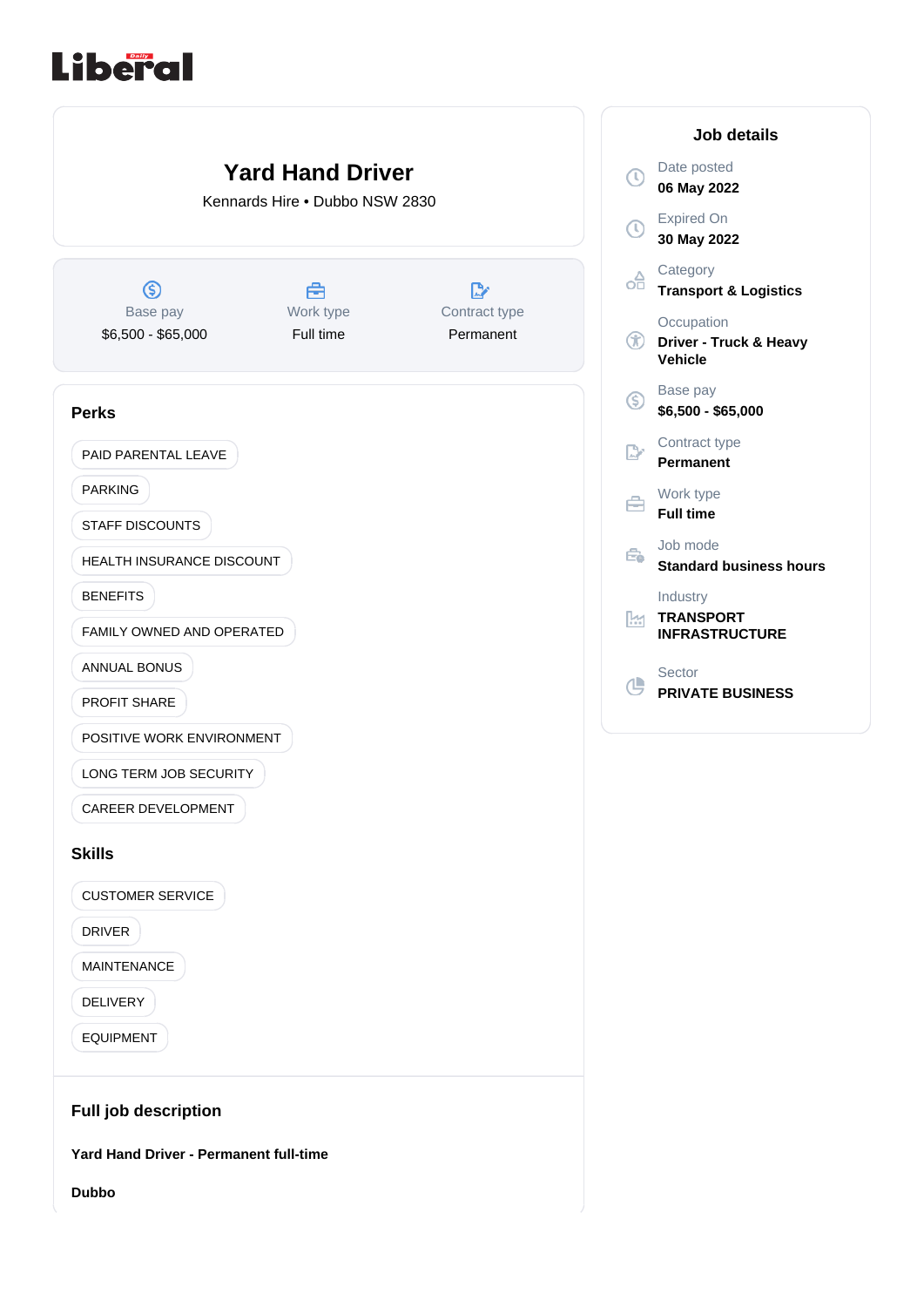- **Largest family-owned equipment hire company | Ongoing training & development**
- **Profit Share | Access to EAP | Discounts on insurance, eye care, travel + more**
- **Uniforms & PPE provided | Annual Awards Program | Current Drivers Licence a must**
- **No experience required Full training provided | Street parking available**
- **\$72,000 salary package range + \$1,000 sign on bonus (details in advert)**

## **About the role**

As the Kennards Hire representative to our customers, we support you with the training and development you need to be successful in your role. The Yard Hand Driver is the critical link between a Kennards Hire branch, our customers and their projects, big or small. You'll be in charge of everything that makes our customers' job easy; expert advice, pickups, deliveries and making sure our equipment is ready for hire.

#### **This role requires you to;**

- Instruct and demonstrate to customers on how to safely use our equipment.
- As the Driver, perform pickup and delivery of equipment from customer sites, which includes safely loading and unloading of equipment
- Provide exceptional customer service in all customer interactions
- Maintain the high standard and quality of equipment through regular servicing and minor repairs.
- Perform cleaning of branch facilities and maintenance of equipment as required
- Perform equipment 'check in' and 'check out' inspections

#### **About you**

- Successful applicants have come from various backgrounds such as; Customer service, building & construction, hospitality, retail, driver, landscaping, trade & maintenance.
- A current driver's licence
- The availability to work Saturday's
- This role requires some physical components including lifting and standing on your feet for long periods. A level of physical fitness is required and the ability to pass a drug test
- Strong communication skills
- Be proactive and keen to learn new skills
- An interest in machinery and equipment, although training will be provided
- A positive attitude and team player
- A COVID-19 vaccination is preferred for this role as Kennards Hire